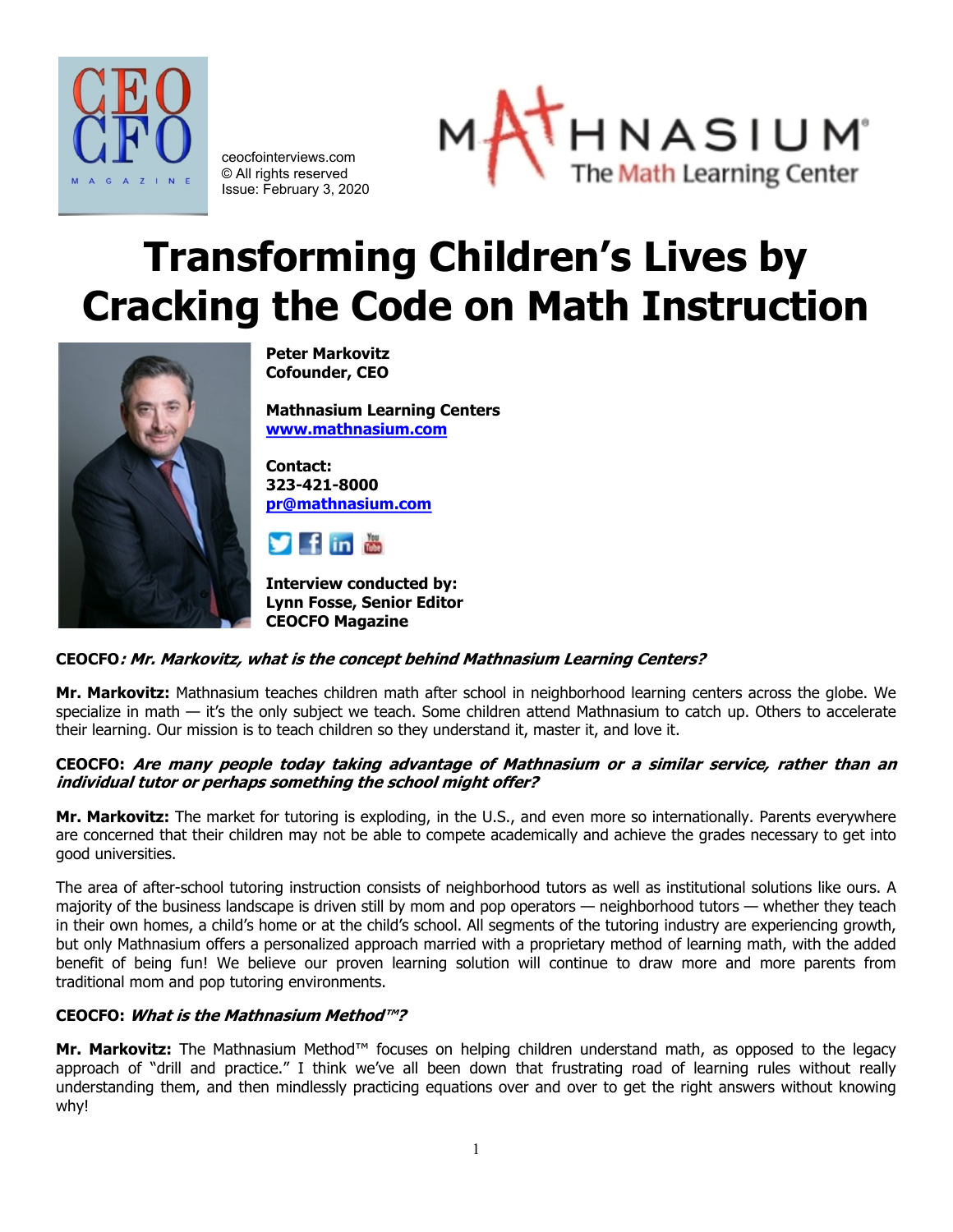Mathnasium's approach allows the latent learning possibilities of a child to come alive when they interact with their tutor. Our process includes finding an instructor with the right personality and sensibilities, then training that instructor to deliver the best quality instruction. We want to provide the best explanations — answers — to the child's questions. We want to provide children with emotional support.

When they begin at Mathnasium centers, new students go through a comprehensive assessment so we can identify each child's knowledge gaps and needs — and also their strengths. Based on that assessment, we create their individual lesson plan. We want each child to work from appropriate materials that suit their specific needs — a sophisticated lesson plan that builds on a growing foundation.

# **CEOCFO: It is a very personalized approach!**

**Mr. Markovitz:** Yes, exactly. It is a very personalized approach, but what truly differentiates us is the degree to which we focus resources on executing instruction.

True personalization doesn't only mean working face-to-face with a student. The Mathnasium approach is individualized and multi-faceted, designed to accommodate each child's unique needs. For example, a neighborhood tutor usually uses a school textbook. This assumes that a child has no knowledge gaps — or particular strengths. By contrast, Mathnasium has spent millions of dollars developing an approach that enables us to create a customized "textbook" for each child.

Another tremendous advantage we offer students is our exclusive focus on math. Other after-school centers that offer multiple subjects — some as many as 10 subjects at varying levels –– become a master of none. At Mathnasium, we are able to realize the full potential of the tutor/child relationship, and we do so with greater efficiencies. The result is higher quality, at the same or a lower price, than most local tutors.

# **"We look for people who are excited by the possibility of making a great change in their own lives by making a great change in the lives of children."- Peter Markovitz**

So, you see, all the components of Mathnasium's instruction are at a much higher level: We have better instructors, better assessments, better materials, and our centers offer a better environment where children can focus on learning and enjoy the process.

# **CEOCFO: You offer franchises. Is that worldwide?**

**Mr. Markovitz:** Yes**,** we understand that the struggle children have with math is a universal condition, and children wanting to accelerate their performance in math is a universal aspiration.

We have more than 1,000 locations in the United States, but room for many more. In addition, we operate in 12 additional countries. You'll find us in diverse markets, from Canada, Myanmar, Hong Kong and Egypt, to the United Arab Emirates, Australia and Vietnam. We are entering new markets all the time — and looking for master franchise partners in countries across the globe.

#### **CEOCFO: How do you vet an instructor to know they understand not just the math part of it, but the people part of it as well?**

**Mr. Markovitz:** We look for people who are excited by the possibility of making a great change in their own lives by making a great change in the lives of children; people who are exhilarated by the thought of waking up in the morning to help children. They want to relieve the anguish of children who feel humiliated, embarrassed or stupid because they struggle with math. They strive to help those children become excellent in math, improve their confidence, and potentially widen the landscape of opportunities available to them as they grow older.

We provide extensive training, but we want people who can provide the emotional support I spoke of earlier. Children need attention and encouragement. They need someone to celebrate their successes with them. Above all, they need someone who believes in them and cares about them.

# **CEOCFO: Why is math so hard, or is it really that it is just not taught well?**